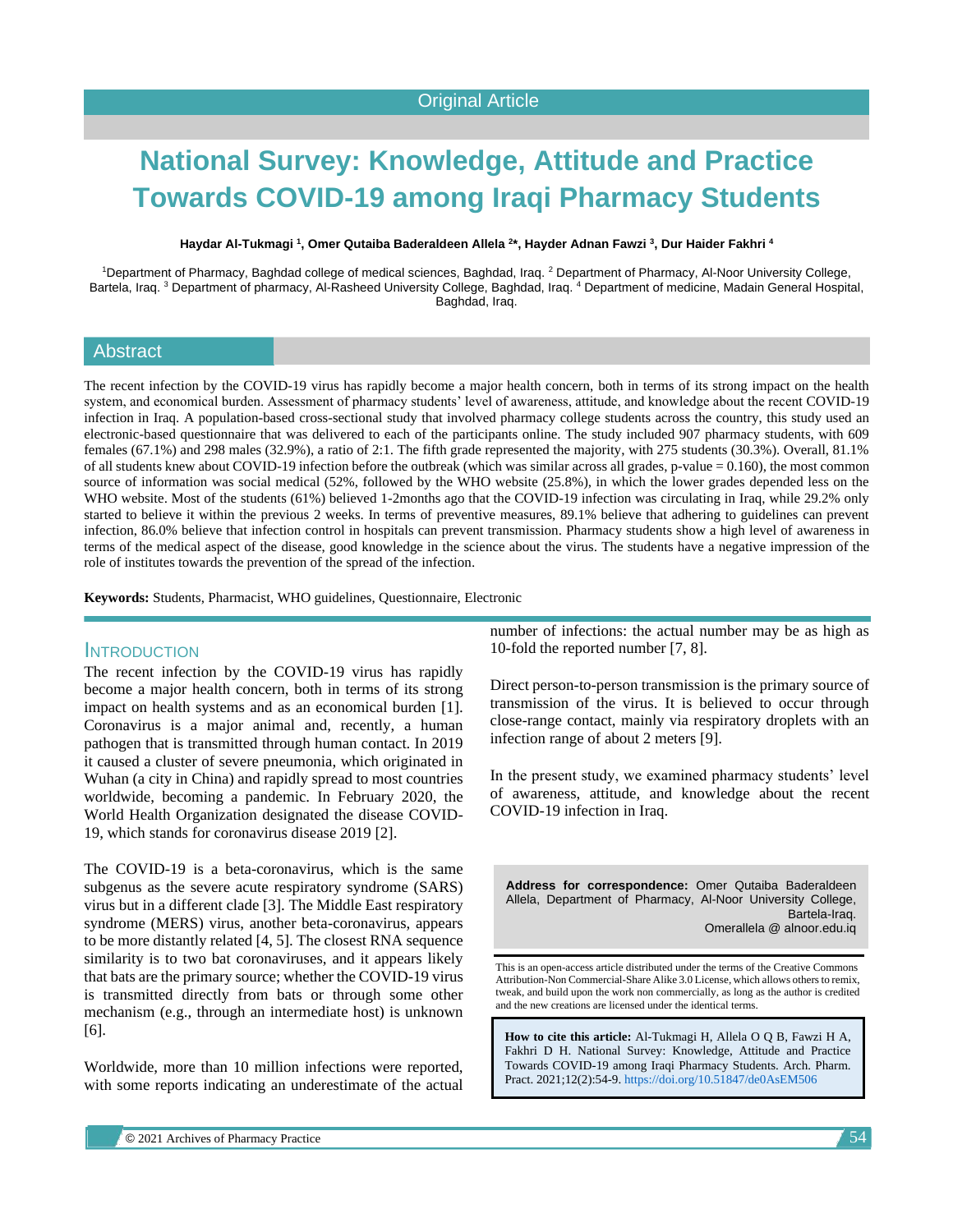# MATERIALS AND METHODS

## *Study design*

This was a population-based cross-sectional study that took place during March 2020, when Iraq was in a strict lockdown to implement social distancing to avoid the spread of the virus and involved pharmacist students across the country. This study used an electronic-based questionnaire that was delivered to each of the participants online. It was designed on Google forms and the link generated was shared on the Facebook group of the Iraqi pharmacist's syndicate.

## *Sample size calculation*

A sample size of 817 students was calculated considering the power of 80%, a confidence level of 95%, a relative precision of 7%, and a prevalence of 50% (proposed answer rate). The following formula was used to calculate the estimated sample size:

$$
n = \frac{4 p \cdot q}{d^2} \tag{1}
$$

where *p* is the prevalence, *q* is  $(I - p)$ , and *d* is relative precision.

## *Participants*

Initially, we collected 1,189 participants. After excluding incomplete answers, 907 students remained in the study (which is above the predetermined number of 817 students).

Students selected to take part in this study met the inclusion criterion of having been exposed to the virus in the recent outbreak of Covid-19 that occurred in the country.

#### *Data collection*

The data were collected based on a 40-item online questionnaire that evaluated three main domains: (1) medical knowledge about virology, mode of transmission, treatment, and epidemiology; (2) attitude toward infectivity, adherence guidelines, transmission prevention, vaccine; and (3) practice regarding COVID-19 treatment and prevention.

### *Questionnaire design*

The survey instrument was designed based on an extensive literature review, and course material regarding emerging respiratory diseases—including COVID-19— by the World Health Organization (WHO). (WHO) The questionnaire was validated in a two-step process (Supplement 1, [10]): The first step ensured simplicity, and its relevance to the objective, and was assessed by a graduate pharmacist and a professional educationist with a pharmacy and medical background [11, 12]. The next step was to perform a pilot study that included 12 students. These students gave their opinions on making the questionnaire simpler and shorter. Amendments from the participants were considered and integrated into the questionnaire while ensuring its consistency with the published literature. After a thorough discussion, the

questionnaire was finalized by the authors and subsequently distributed to the participants for their response.

Test-retest reliability was calculated using Cronbach's alpha [13-17] and found to be 0.947. The data of the pilot study was not used for the final analysis **(**Supplement 2) [18].

## *Demographic data*

This section assessed participants' age, gender, grade, knowledge about COVID-19, source of knowledge, and residency.

## *The domain of the questionnaire*

This section contains 18-items, while the attitude section contains 10-items, and the practice domain contains 10-items.

#### *Statistical analysis*

Discrete variables were presented using their number and percentage; for the assessment of reliability Cohen's kappa test andCronbach's alpha were used. Statistical analysis was performed using SPSS 22.0.0 (Chicago, IL) software package. A P-value of less than 0.05 was considered significant.

# *Data availability*

Zenodo: Data about the assessment of Iraqi pharmacy students towards COVID-19

http://doi.org/10.5281/zenodo.3950381

This project contains the following underlying data:

- Questionnaire about the Iraqi Pharmacy Students' Knowledge, Attitude, and Practice towards COVID-19  $[10]$
- Extended Data File data setting.xlsx (raw data for 15 students in the pilot study) [18]
- Extended Data File data setting.xlsx (raw data for all 907 pharmacy students) [19].

Data are available under the terms of the Creative Commons Attribution 4.0 International license (CC-BY 4.0).

# RESULTS AND DISCUSSION

The study included 907 pharmacy students, with 609 females (67.1%) and 298 males (32.9%), a ratio of 2:1. The fifth grade represented the majority, with 275 students (30.3%), followed by the 3rd year 196 (21.6%), 2nd year 160 (17.6%), 4th year 156 (17.2%), and lastly the 1st year 120 (13.2%).

*General knowledge and awareness of the students* Overall, 81.1% of all students knew about the COVID-19 infection before the outbreak (which was similar across all grades, p-value  $= 0.160$ , the most common source of information was social media (52%, followed by the WHO website (25.8%) with the lower grade depending less on the WHO website.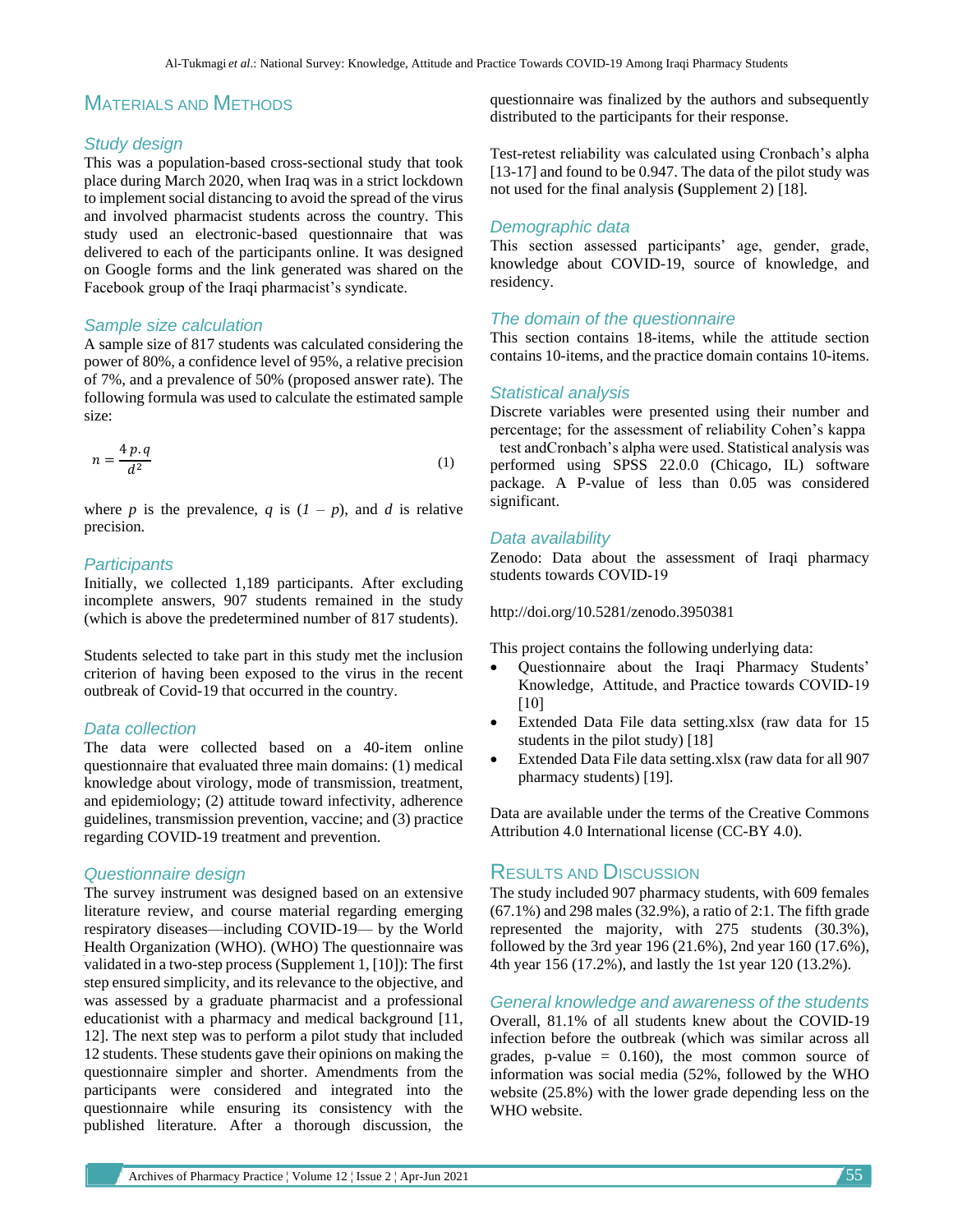Concerning the basic virology knowledge and its epidemiology, the majority of the students (99.1%) knew that COVID-19 is a viral infection, a good proportion (62.3%) knew the origin of the name of the virus, 93.6% knew the mode of transmission, and 87.1% knew the country of origin of the new outbreak.

In terms of clinical items, 71.1% knew the life span of the virus in the air and on different surfaces, 93.7% knew the symptoms of the disease; however only 62% knew that diarrhea can be a symptom besides the respiratory manifestations, 91.7% knew the incubation period of the virus  $(1-14 \text{ days})$ .

Concerning the therapeutic aspect of the disease, 96.4% of the students knew that no vaccine was currently available for COVID-19, while 77.7% knew that no available treatment for COVID-19 was currently available. At the same time, 68.4% believed that a home remedy or herbs are not effective as a treatment for COVID-19 infection.

As regards their knowledge about prevention measures, most (85.2%) reported studying more is the best preventive measure, 87.7% believed that 70% alcohol is the most effective surface disinfectant, 95.8% of the students believed that patients with chronic disease, and 96.6% that healthcare workers are at increased risk of serious COVID-19 infection, and 96.6% believed that healthcare providers are at increased risk of serious COVID-19 infection. COVID-19 infection was believed to be fatal by 95.9% of the students.

Most of the students (61%) believed that the COVID-19 infection believed 1-2 months ago that the COVID-19 infection was present in Iraq, while 29.2% only started to believe it within the previous 2 weeks, as illustrated in **Table 1**.

| <b>Table 1.</b> Assessment of student knowledge    |                    |             |
|----------------------------------------------------|--------------------|-------------|
|                                                    | Response           | Number (%)  |
| Do you have sufficient                             | N <sub>0</sub>     | 171 (18.9%) |
| knowledge about COVID-19?                          | Yes                | 736 (81.1%) |
| Source of your knowledge about<br><b>COVID-19?</b> | <b>MOH</b> website | 70 (7.7%)   |
|                                                    | Friend             | 21 (2.3%)   |
|                                                    | Newsletter         | 27 (3.0%)   |
|                                                    | WHO website        | 234 (25.8%) |
|                                                    | TV                 | 66 (7.3%)   |
|                                                    | Social media       | 472 (52.0%) |
|                                                    | Electronic         | $5(0.6\%)$  |
|                                                    | resources          |             |
|                                                    | All methods        | 12 (1.3%)   |
| Did you know that COVID-19 is                      | N <sub>0</sub>     | $8(0.9\%)$  |
| a viral infection?                                 | Yes                | 899 (99.1%) |
| Do you know why this virus is                      | N <sub>0</sub>     | 343 (37.8%) |
| called a novel coronavirus?                        | Yes                | 564 (62.2%) |

| Do you know where the term            | No              | 342 (37.7%) |
|---------------------------------------|-----------------|-------------|
| COVID-19 comes from?                  | Yes             | 565 (62.3%) |
| Do you think/believe that             | No              | 58 (6.4%)   |
| <b>COVID-19</b> is transmitted by     |                 |             |
| close contact with an infected        | Yes             | 849 (93.6%) |
| person or animal?                     |                 |             |
| In your opinion, China do most        | No              | 117 (12.9%) |
| infected cases originate?             | Yes             | 790 (87.1%) |
| Do you know exactly the life          | No              | 257 (28.3%) |
| span of COVID-19 in the air           |                 |             |
| and on different surfaces?            | Yes             | 650 (71.7%) |
| Do you know the exact signs           | No              | 57 (6.3%)   |
| and symptoms of COVID-19              |                 |             |
| infection?                            | Yes             | 850 (93.7%) |
| Did you know that diarrhea can        | No              | 345 (38.0%) |
| be one of the symptoms of             |                 |             |
| <b>COVID-19 infection besides the</b> | Yes             | 562 (62.0%) |
| known respiratory symptoms of         |                 |             |
| the disease?                          |                 |             |
|                                       | 5 days          | 15 (1.7%)   |
| What is the exact incubation          | $1-14$ days     | 832 (91.7%) |
| period of the virus?                  | 21 days         | 53 (5.8%)   |
|                                       | $>21$ days      | $7(0.8\%)$  |
| Is there any vaccine for              | No              | 874 (96.4%) |
| COVID-19 available on the             | Yes             | 33 (3.6%)   |
| market?                               |                 |             |
| Is there any treatment for            | No              | 705 (77.7%) |
| <b>COVID-19</b> infection available   | Yes             | 202 (22.3%) |
| on the market?                        |                 |             |
| Do you believe that there is a        | No              | 620 (68.4%) |
| home remedy or a herbal               |                 |             |
| mixture that is effective as a        | Yes             | 287 (31.6%) |
| treatment for COVID-19                |                 |             |
| infections?                           |                 |             |
|                                       | Stay home       | 773 (85.2%) |
|                                       | Just washing    |             |
|                                       | hands with      | 37 (4.1%)   |
| What is the best prophylactic         | soap            |             |
| tool?                                 | Just cleaning   |             |
|                                       | surfaces with   | 6(0.7%)     |
|                                       | disinfectants   |             |
|                                       | All             | 91 (10.0%)  |
|                                       | Alcohol more    | 788 (87.7%) |
|                                       | than 70%        |             |
| The best surface disinfectant for     | Chloroxylenol   | 97 (10.8%)  |
| COVID-19 is?                          | $B.P.4.8\%$ w/v |             |
|                                       | Povidone        | 14 (1.6%)   |
|                                       | iodine 0.5 %    |             |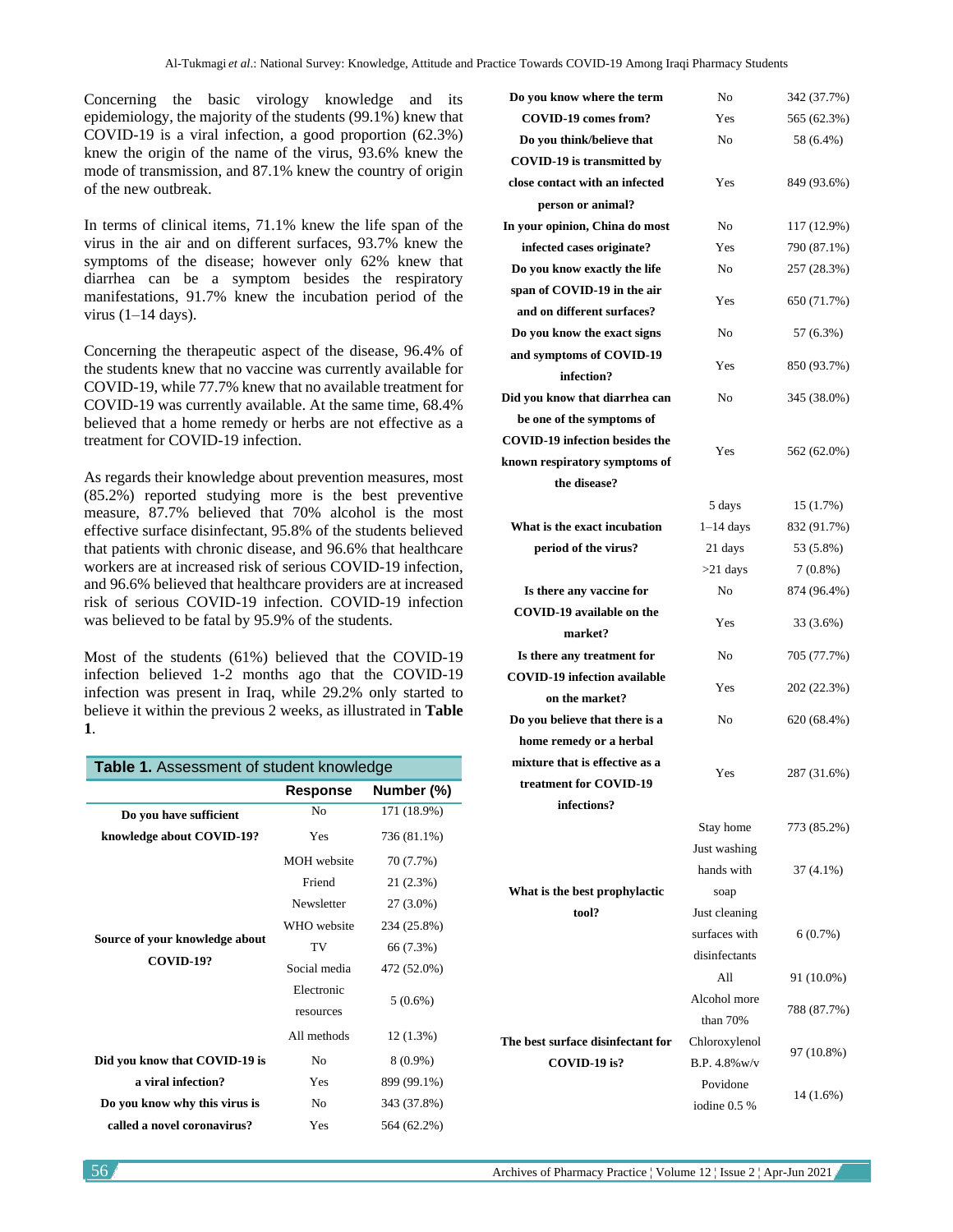| Do you think that patients with | No.          | 38 (4.2%)   |
|---------------------------------|--------------|-------------|
| underlying chronic diseases are | Yes          | 869 (95.8%) |
| at a higher risk of infection?  |              |             |
| Do you think that healthcare    | No           | 31 (3.4%)   |
| workers are at a higher risk of | Yes          | 876 (96.6%) |
| infection?                      |              |             |
| Did you know that COVID-19      | Nο           | $37(4.1\%)$ |
| infection could be fatal?       | Yes          | 870 (95.9%) |
| When did you believe that       | <2 weeks     | 265 (29.2%) |
| COVID-19 was a real infection   | $1-2$ months | 553 (61.0%) |
| in Iraq?                        | $2-3$ months | 89 (9.8%)   |

#### *Student attitude toward COVID-19 infection*

**Table 2** summarizes the students' attitudes concerning COVID-19 infection, in which 86.2% were worried about getting infected.

In terms of preventive measures, 89.1% believed that adhering to guidelines can prevent infection, 86.0% believed that infection control in hospitals can prevent transmission, 84.8% gave a positive answer with regards to taking the COVID-19 vaccine if it becomes available in the future.

With regards to treatment, 75.2% believed that intensive treatment should be given to diagnosed patients, and 96.1% believed that healthcare providers should increase their knowledge about the virus.

As regards the available information provided to the Iraqi society toward COVID-19 infection, most reported a neutral belief (40.7%) and 27.5% disagreed that there is sufficient information available. Only 33.3% thought that the government can control COVID-19 infection, 32.0% of the measures taken by the government are not sufficient to control the spread of COVID-19 infection, and only 58.8% knew the hotline number for information about COVID-19 infection.

| Table 2. Assessment of patient's attitude toward<br>COVID-19 infection                                                          |                 |             |
|---------------------------------------------------------------------------------------------------------------------------------|-----------------|-------------|
| Question                                                                                                                        | <b>Response</b> | Number (%)  |
| Are you worried that you, one of                                                                                                | No              | 125 (13.8%) |
| your family members, and friends<br>can get an infection?                                                                       | Yes             | 782 (86.2%) |
| <b>Can transmission of COVID-19</b>                                                                                             | Nο              | 99 (10.9%)  |
| be prevented by using standard<br>and isolation precautions given by<br>the MOH, WHO, or any other<br>authorized organizations? | Yes             | 808 (89.1%) |
| Can the prevalence of COVID-19<br>be reduced by the active<br>participation of a healthcare<br>worker in the hospital infection | Nο              | 127 (14.0%) |
| control program?                                                                                                                | Yes             | 780 (86.0%) |

| If the COVID-19 vaccine becomes<br>available, will you take it?                                              | No                   | 138 (15.2%) |
|--------------------------------------------------------------------------------------------------------------|----------------------|-------------|
|                                                                                                              | Yes                  | 769 (84.8%) |
| Should intensive treatment be<br>given to diagnosed patients?                                                | N <sub>0</sub>       | 225 (24.8%) |
|                                                                                                              | Yes                  | 682 (75.2%) |
| Should healthcare workers<br>acquaint themselves with all the<br>information there is about the<br>virus?    | N <sub>0</sub>       | 35 (3.9%)   |
|                                                                                                              | Yes                  | 872 (96.1%) |
|                                                                                                              | Strongly<br>disagree | 123 (13.6%) |
|                                                                                                              | Disagree             | 249 (27.5%) |
| The available information about<br><b>COVID-19</b> in the Iraqi Society is                                   | Neutral              | 369 (40.7%) |
| sufficient.                                                                                                  | Agree                | 133 (14.7%) |
|                                                                                                              | Strongly<br>agree    | 33 (3.6%)   |
| Are the government institutions<br>able to control the infection<br>spread?                                  | No                   | 605 (66.7%) |
|                                                                                                              | Yes                  | 302 (33.3%) |
| Do you believe that the<br>procedures taken by the<br>government to stop the infection<br>spread are enough? | N <sub>0</sub>       | 617 (68.0%) |
|                                                                                                              | Yes                  | 290 (32.0%) |
| Did you know that there is a                                                                                 | N <sub>0</sub>       | 374 (41.2%) |
| hotline number for information<br>about COVID-19 from the MOH?                                               | Yes                  | 533 (58.8%) |

Most of the students (92.6%) had taken action to prevent COVID-19 infection, 62.5% would go to the hospital if they became feverish, while 87.1% would advise any person with suspected symptoms to visit the hospital, 93.5% of the students' advised their relatives to follow the WHO recommendations, while about half of the students would advise people to follow the information navigable on social media, as illustrated in **Table 3**.

# **Table 3.** assessment of the student practice toward COVID-19 infection

| Question                                                                             | Response       | Number (%)  |
|--------------------------------------------------------------------------------------|----------------|-------------|
| Have you taken any action to                                                         | No.            | $67(7.4\%)$ |
| avoid being infected by<br><b>COVID-19?</b>                                          | Yes            | 840 (92.6%) |
| If you had a fever would you go                                                      | N <sub>0</sub> | 341 (37.6%) |
| to a hospital?                                                                       | Yes            | 566 (62.4%) |
| If anyone is suffering from<br>fever or any suspected                                | No.            | 117 (12.9%) |
| symptoms, do you advise them<br>to go to a hospital?                                 | Yes            | 790 (87.1%) |
| For how long you have been                                                           | $< 1$ months   | 500 (55.1%) |
| practicing these behaviors?                                                          | $1-2$ months   | 407 (44.9%) |
| Do you advise your family,<br>relatives, and friends to follow<br><b>MOH</b> advice? | Nο             | 59 (6.5%)   |
|                                                                                      | Yes            | 848 (93.5%) |
| Do you advise people to follow                                                       | No.            | 470 (51.8%) |
| what they read on Facebook,                                                          | Yes            | 437 (48.2%) |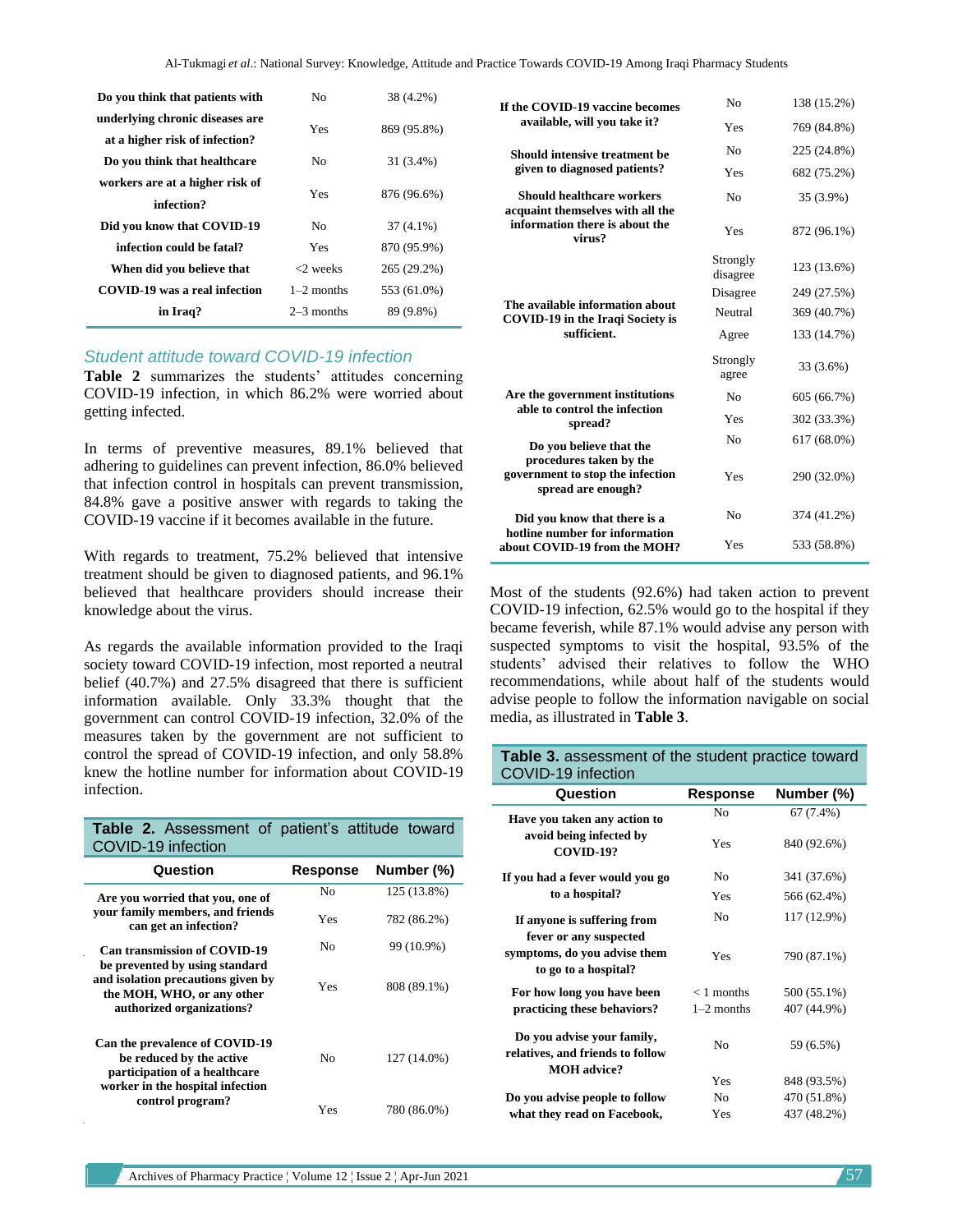| <b>WhatsApp, and website</b>                                                                                                                                                                                                           |                                                                              |             |
|----------------------------------------------------------------------------------------------------------------------------------------------------------------------------------------------------------------------------------------|------------------------------------------------------------------------------|-------------|
| information?                                                                                                                                                                                                                           |                                                                              |             |
| In what ways have you changed<br>your behavior or taken actions<br>to avoid being infected?<br>What would be the first thing<br>you do if you suspect that one<br>of your family, neighbor, or<br>friends has a COVID-19<br>infection? | I stay at<br>home                                                            | 529 (58.3%) |
|                                                                                                                                                                                                                                        | I wash my<br>hands with<br>soap and<br>water more<br>often                   | 95 (10.5%)  |
|                                                                                                                                                                                                                                        | Others                                                                       | 283 (31.2%) |
|                                                                                                                                                                                                                                        | Call the<br>hotline<br>number                                                | 388 (42.8%) |
|                                                                                                                                                                                                                                        | Go to the<br>health center                                                   | 375 (41.3%) |
|                                                                                                                                                                                                                                        | Others                                                                       | 144 (15.9%) |
|                                                                                                                                                                                                                                        | Telling them<br>to stay home                                                 | 634 (69.9%) |
| What actions have you taken to<br>protect your family members<br>from COVID-19?                                                                                                                                                        | Telling them<br>about<br>handwashing<br>and hygiene                          | 89 (9.8%)   |
|                                                                                                                                                                                                                                        | Others                                                                       | 184 (20.3%) |
| How can you safely help care<br>for a family member, neighbor,<br>or friend suspected of having<br><b>COVID-19 while waiting for</b><br>healthcare staff to arrive?<br>What can you do?                                                | Keep the<br>person away<br>from others<br>Use<br>protective<br>barriers such | 516 (56.9%) |
|                                                                                                                                                                                                                                        | as gloves and<br>mask                                                        | 176 (19.4%) |
|                                                                                                                                                                                                                                        | Others                                                                       | 215 (23.7%) |

The current work examined pharmacy students' knowledge, awareness, attitude, and practice toward the recent COVID-19 infection in Iraq after the emergence of its global pandemic. It revealed a high level of knowledge and awareness toward this disease, and to the best of our knowledge, this is the first study that has examined pharmacy students, both locally and in the world.

The current work revealed that Iraqi pharmacy students had sufficient knowledge about COVID-19 infection, which is consistent with previous studies, some of which involved medical students, such as the study by Al-Mohrej and Agha, [20] which involved 136 medical students. They found that medical students had a good awareness of the disease (clinically in terms of diagnosis, etiology, and management), [20] which was in agreement with our findings.

In another study by Al-Mohrej et al., a sample of more than 1,100 Saudi Arabian general participants were assessed on their awareness of the Middle East Respiratory Syndrome (MERS) and their knowledge on how to protect themselves from the infection. The majority (more than 90%) of them responded that they had some knowledge about the infection, [21] which was in agreement with our findings.

In another study that involved 200 dental students conducted in Saudi Arabia), the study aimed to assess the level of awareness, knowledge, and attitude of these students towards MERS-coronavirus (this study was published in 2015, before the recent COVID-19 pandemic). The knowledge about the infection was low (44%), and the author concluded that the dental students had good knowledge, despite being lower than the present study, which can be attributed to higher media and social coverage about the recent COVID-19 pandemic compared to before the pandemic [22].

In the present study, pharmacy students had excellent knowledge about COVID-19 virology, the methods of transmission, signs and symptoms, treatment, prevention, and outcomes. About 96.4% that a vaccine was not currently available, and 93.6% knew the method of transmission. This can be attributed to increased governmental and educational campaigns aimed at the public, especially toward those in the medical field [23].

In this regard, the majority of the students chose social media (52%) and the WHO website (25.8%) as the most important source of their knowledge, which could explain why there was no significant difference in knowledge when divided using their grade (data not shown) since, in case of COVID-19, the source of the students' knowledge comes mostly from noneducational programs.

In the current study 62.2% of the students knew why the virus is called "novel coronavirus," and 62.3% knew the source of naming the virus; in addition, 71.7% knew its life span in the various environments. This indicates good knowledge about virology, which could come from good knowledge obtained from a university education (since in their curriculum, virology lessons are given at the early stages with extensive courses), while students in the last year (fourth and fifth stages) have courses that involve clinical studies through community pharmacy and hospital training that enhance their knowledge.

In terms of attitude, most of the students reported being worried about the virus infecting their family and close contacts (86.2%). Additionally, 66.7% of the respondents believed that the government did not offer sufficient control regarding the virus, with 68% believing that insufficient procedures had been taken by the government to stop the virus. This negative impression in later months has become more evident since the spread of the virus increased extensively later. Additionally, 66.7% of the respondents believed that the government did not offer sufficient control regarding the virus. Concerning the information available about COVID-19 in Iraqi society, 27.5% believed it is insufficient and 50.7% gave a neutral answer. So, we could use the negative view of the respondents as a strong predictor of the worse spread of the virus that subsequently occurred.

In terms of student attitude towards preventive methods, most of them (89.1%) believed active participation in the preventive methods declared by the WHO will reduce transmission, and if a vaccine becomes available they will